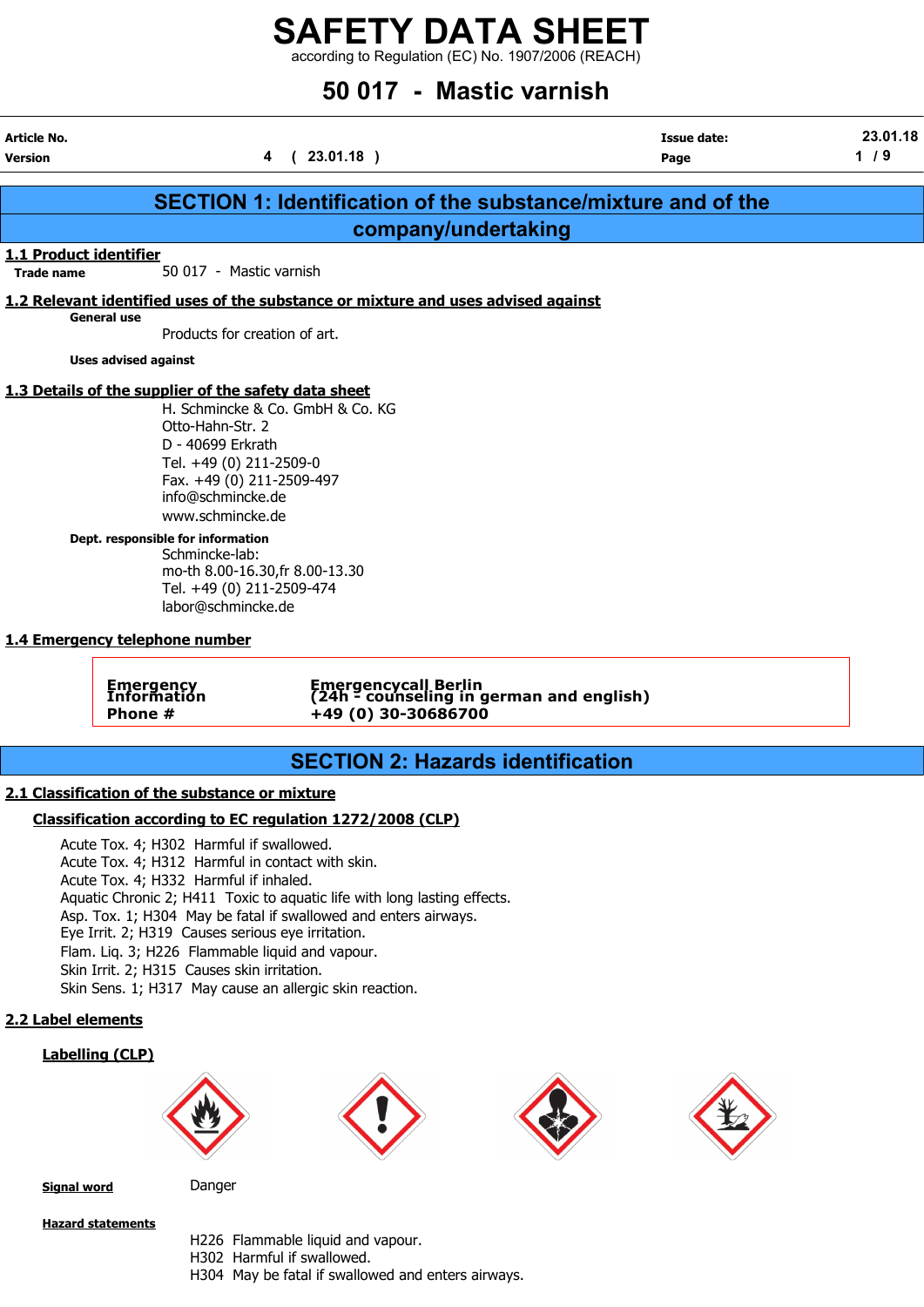according to Regulation (EC) No. 1907/2006 (REACH)

# 50 017 - Mastic varnish

| Article No.               |                                                                                            | <b>Issue date:</b> | 23.01.18 |
|---------------------------|--------------------------------------------------------------------------------------------|--------------------|----------|
| Version                   | $23.01.18$ )<br>4                                                                          | Page               | 2/9      |
|                           | H312 Harmful in contact with skin.                                                         |                    |          |
|                           | H315 Causes skin irritation.                                                               |                    |          |
|                           | H317 May cause an allergic skin reaction.                                                  |                    |          |
|                           | H319 Causes serious eye irritation.                                                        |                    |          |
|                           | H332 Harmful if inhaled.                                                                   |                    |          |
|                           | H411 Toxic to aquatic life with long lasting effects.                                      |                    |          |
| <b>Safety precautions</b> |                                                                                            |                    |          |
|                           | P102 Keep out of reach of children.                                                        |                    |          |
|                           | P260 Do not breathe vapours.                                                               |                    |          |
|                           | P273 Avoid release to the environment.                                                     |                    |          |
|                           | P280 P273 Avoid release to the environment.                                                |                    |          |
|                           | P301+P310 IF SWALLOWED: Immediately call a POISON CENTER/doctor/                           |                    |          |
|                           | P301+P330+P331 IF SWALLOWED: rinse mouth. Do NOT induce vomiting.                          |                    |          |
|                           | P303+P361+P353 IF ON SKIN (or hair): Take off immediately all contaminated clothing. Rinse |                    |          |
|                           | skin with water/or shower.                                                                 |                    |          |
|                           | P305+P351+P338 IF IN EYES: Rinse cautiously with water for several minutes. Remove contact |                    |          |
|                           | lenses, if present and easy to do. Continue rinsing.                                       |                    |          |
|                           |                                                                                            |                    |          |

#### 2.3 Other hazards

### SECTION 3: Composition / information on ingredients

#### 3.1 Substances

Chemical characterisation Turpentine, oil mastic CAS-Number EINECS / ELINCS / NLP EU index number Customs tariff number REACH registration No. RTECS-no. Hazchem-Code CI-Number

#### 3.2 Mixtures

Substance 1

turpentine, oil: 50-75 % CAS: 8006-64-2 REACH: 01-2119553060-53-xxxx Acute Tox. 4; H302 / Acute Tox. 4; H312 / Acute Tox. 4; H332 / Aquatic Chronic 2; H411 / Asp. Tox. 1; H304 / Eye Irrit. 2; H319 / Flam. Liq. 3; H226 / Skin Irrit. 2; H315 / Skin Sens. 1; H317

Additional information

## SECTION 4: First aid measures

### 4.1 Description of first aid measures

#### General information

#### In case of inhalation

Provide fresh air. If breathing becomes irregular or ceases, apply rescue breathing or artificial respiration immediately, where required supply oxygen. If victim is at risk of losing consciousness, position and transport on their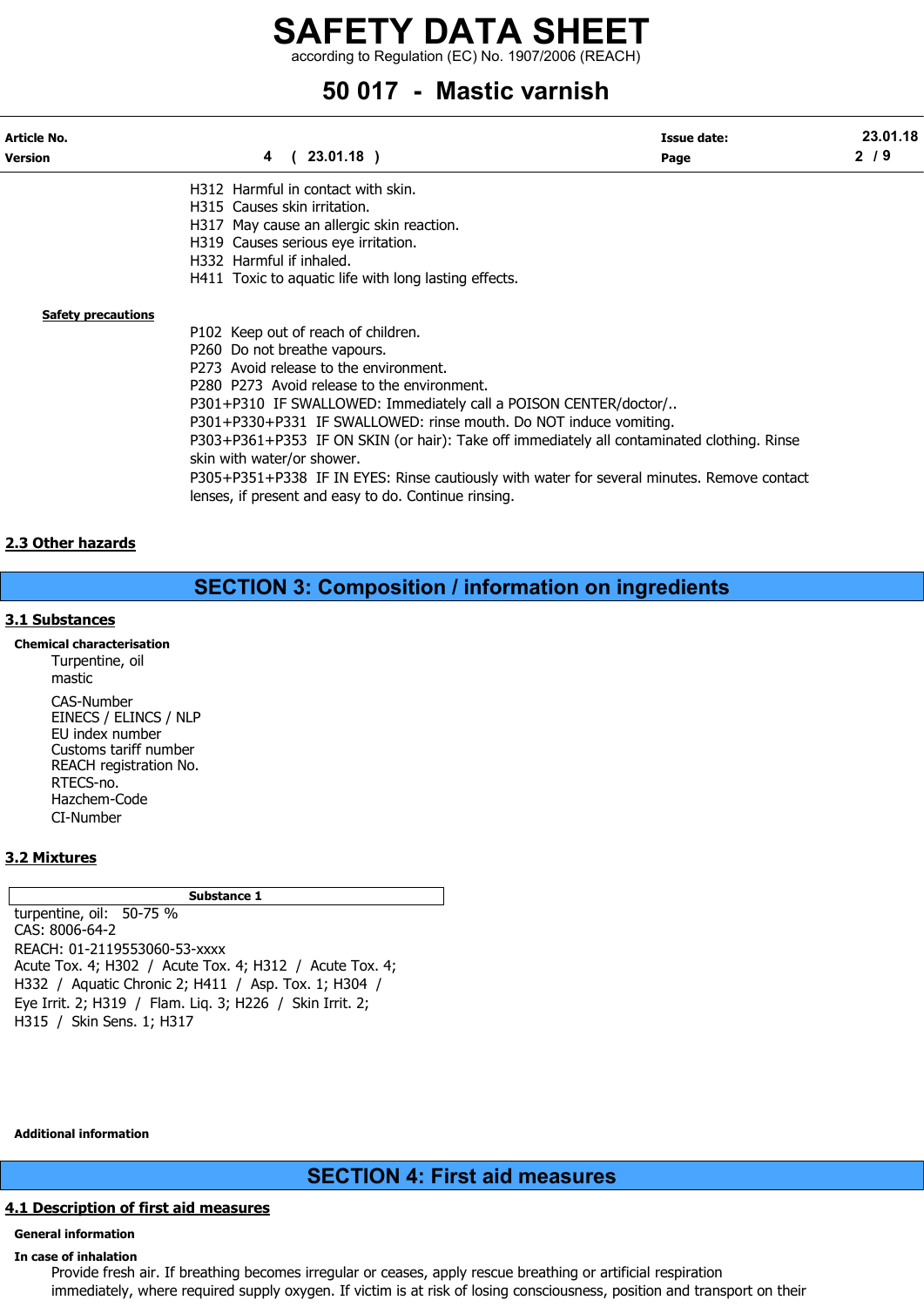according to Regulation (EC) No. 1907/2006 (REACH)

# 50 017 - Mastic varnish

| Article No. |             | <b>Issue date:</b> | 23.01.18 |
|-------------|-------------|--------------------|----------|
| Version     | 4 (23.01.18 | Page               | 3/9      |

side.

#### In case of skin contact

Remove residues with soap and water. Seek medical attention if irritation persists.

#### After eye contact

If product gets into the eye, keep eyelid open and rinse immediately with large quantities of water, for at least 10 minutes. Seek medical attention if irritation persists.

#### After swallowing

Rinse mouth immediately and drink plenty of water. Do not give fatty oils and milk. Give activated carbon, in order to reduce the resorption in the gastro-enteric tract. Caution if victim vomits: Risk of aspiration! Seek medical attention.

#### 4.2 Most important symptoms and effects, both acute and delayed

#### 4.3 Indication of any immediate medical attention and special treatment needed

### SECTION 5: Firefighting measures

#### 5.1 Extinguishing media

Suitable extinguishing media

alcohol resistant foam Carbon dioxide Extinguishing powder

Extinguishing media which must not be used for safety reasons

Full water jet

#### 5.2 Special hazards arising from the substance or mixture

Hazardous vapours may form during fires.

#### 5.3 Advice for firefighters

Special protective equipment for firefighters

Additional information

### SECTION 6: Accidental release measures

#### 6.1 Personal precautions, protective equipment and emergency procedures

Provide adequate ventilation. Wear suitable protective clothing. Avoid contact with skin, eyes, and clothing.

#### 6.2 environmental precautions

#### 6.3 Methods and material for containment and cleaning up

#### Methods for cleaning up

Absorb with liquid-binding material (e.g. sand, diatomaceous earth, acid- or universal binding agents) and place in closed containers for disposal.

#### Additional information

#### 6.4 Reference to other sections

## SECTION 7: Handling and storage

#### 7.1 Precautions for safe handling

#### Advices on safe handling

Provide adequate ventilation. Concentrated vapours are heavier than air.

Precautions against fire and explosion

### 7.2 Conditions for safe storage, including any incompatibilities

Requirements for storerooms and containers Hints on joint storage Storage class

# 7.3 Specific end use(s)

Further details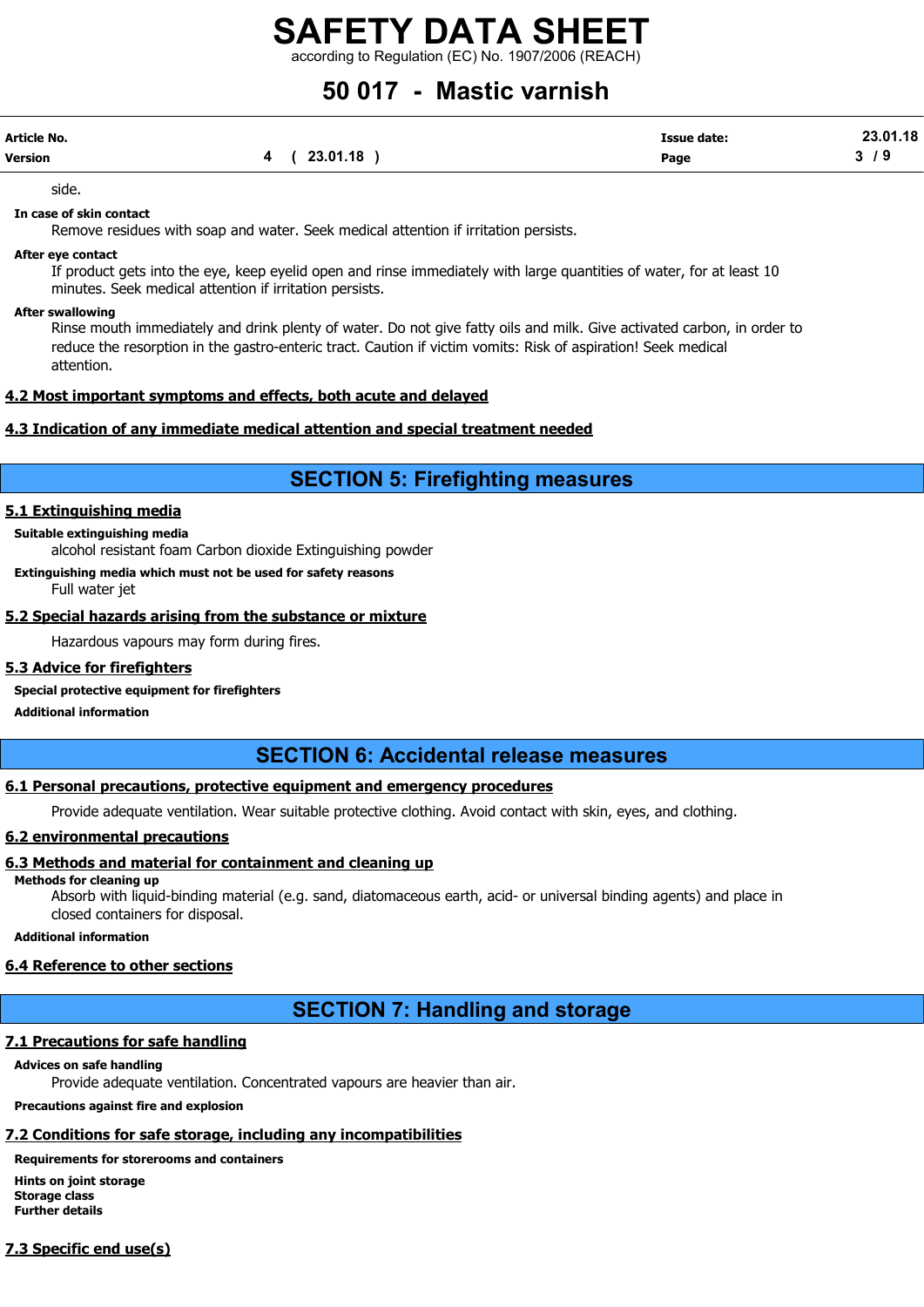according to Regulation (EC) No. 1907/2006 (REACH)

# 50 017 - Mastic varnish

Article No. Issue date: 23.01.18

Version 4 ( 23.01.18 ) Page 4 / 9

## SECTION 8: Exposure controls/personal protection

#### 8.1 Control parameters

8006-64-2 turpentine, oil

| CHE   WEL Switzerland | $100,000$ $mL/m^3$          |          |
|-----------------------|-----------------------------|----------|
| CHE   WEL Switzerland | $560,000$ mg/m <sup>3</sup> |          |
| ∖ WEL                 | $28,000$ mg/m <sup>3</sup>  |          |
| WEL                   | $5,000 \mid m1/m^3$         | $2$ (II) |

#### 8.2 Exposure controls

#### Occupational exposure controls

Respiratory protection

With correct and proper use, and under normal conditions, breathing protection is not required. Respiratory protection must be worn whenever the WEL levels have been exceeded.

Combination filtering device (EN 14387) Use filter type A (= against vapours of organic substances)

#### Hand protection

Qualified materials: Nitrile rubber

Layer thickness  $> 0.35$  mm

Breakthrough time > 480 min

Ultranitril 492 - MAPA GmbH, Industriestraße 21- 25, D-27404 Zeven, Internet: www.mapa-pro.de

All information was derived in accordance with EU directive 89/686/EWG and the resultant EN 374 in cooperation with MAPA GmbH. This recommendation applies exclusively to the product and use named in Section 1. In the event of commingling or deviating conditions, contact the suppliers of CE-approved gloves. This information is abased on our current state of knowledge and describes the security standards applicable to our product for the purpose provided.

#### Eye protection

Goggles

#### Body protection

Viscosity dynamic up to

Wear suitable protective clothing. Wash contaminated clothing prior to re-use.

#### General protection and hygiene measures

Handle in accordance with good industrial hygiene and safety practice. Wash hands thoroughly after handling.

## SECTION 9: Physical and chemical properties

#### 9.1 information on basic physical and chemical properties

| Form                                   | liquid            |             |        |
|----------------------------------------|-------------------|-------------|--------|
| Colour                                 | colourless, clear |             |        |
| <b>Odour</b>                           | weak aromatic     |             |        |
|                                        |                   | min.        | max    |
| Initial boiling point and              |                   | 150 °C      | 180 °C |
| boiling range                          |                   |             |        |
| <b>Melting point/freezing point</b>    |                   |             |        |
| Flash point/flash point range          |                   | ca.         |        |
|                                        |                   | 35 °C       |        |
| <b>Flammability</b>                    |                   |             |        |
| <b>Ignition temperature</b>            |                   |             |        |
| <b>Auto-ignition temperature</b>       |                   |             |        |
| <b>Explosion limits</b>                |                   |             |        |
| <b>Refraction index</b>                |                   |             |        |
|                                        |                   |             |        |
| Partition coefficient: n-octanol/water |                   |             |        |
| Danger of explosion                    |                   |             |        |
|                                        |                   |             |        |
| <b>Vapour pressure</b>                 |                   |             |        |
| <b>Density</b>                         |                   | $0,92$ g/ml |        |
| <b>PH</b> value                        |                   |             |        |
|                                        |                   |             |        |
| <b>Viscosity dynamic of</b>            |                   |             |        |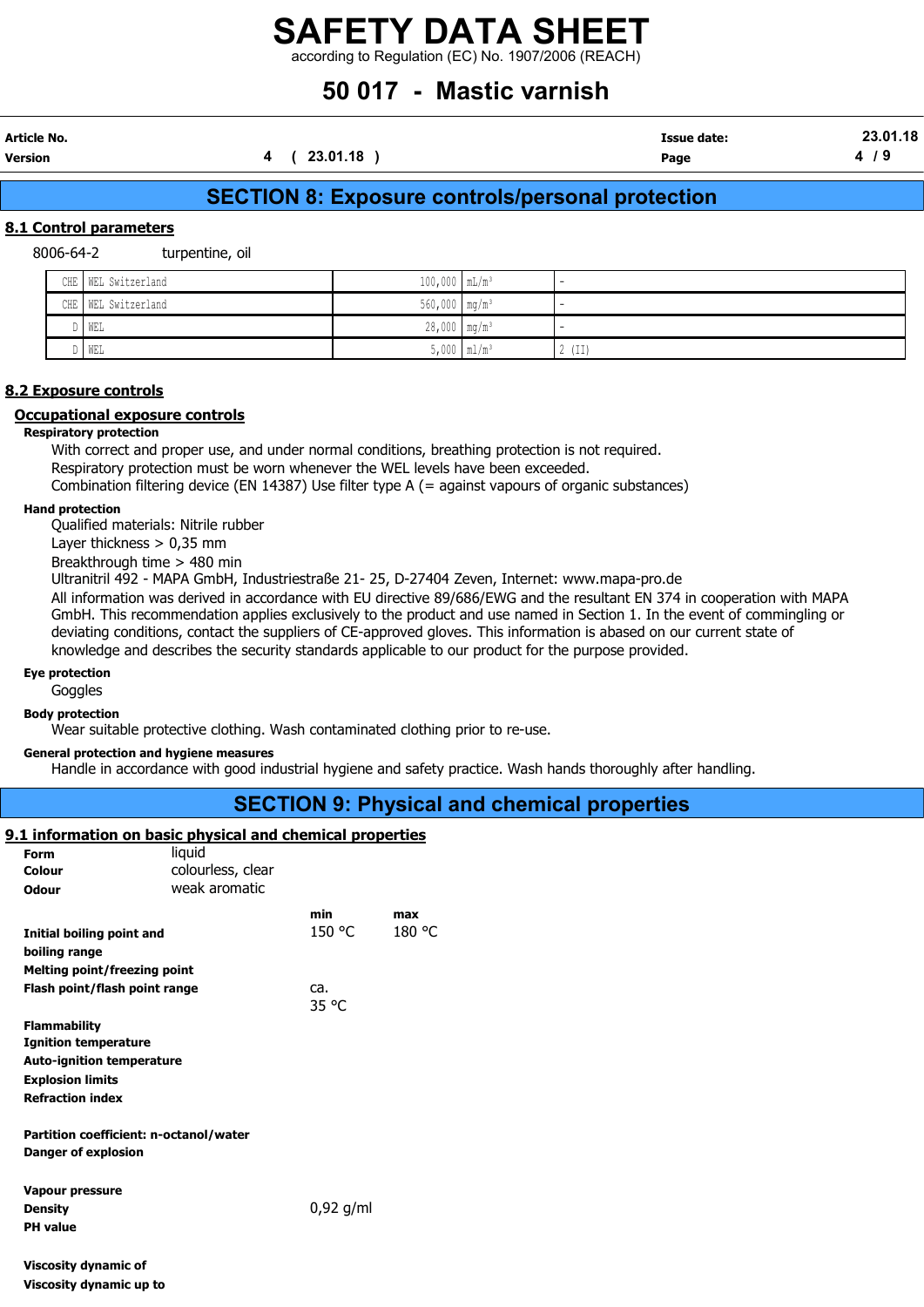according to Regulation (EC) No. 1907/2006 (REACH)

# 50 017 - Mastic varnish

| Article No. |             | <b>Issue date:</b> | 23.01.18 |
|-------------|-------------|--------------------|----------|
| Version     | 4 (23.01.18 | Page               | 5/9      |

Viscosity kinematic of Viscosity kinematic up to

#### 9.2 Other information

## SECTION 10: Stability and reactivity

#### 10.1 Reactivity

#### 10.2 Chemical stability

#### 10.3 Possibility of hazardous reactions

#### 10.4 Conditions to avoid

Keep away from sources of ignition - No smoking.

#### 10.5 Incompatible materials

strong oxidizing agents

#### 10.6 Hazardous decomposition products

|                   |                                                                           |      | <b>SECTION 10: Stability and reactivity</b>  |          |       |      |
|-------------------|---------------------------------------------------------------------------|------|----------------------------------------------|----------|-------|------|
| <u>eactivity</u>  |                                                                           |      |                                              |          |       |      |
|                   | Product is stable under normal storage conditions.                        |      |                                              |          |       |      |
| hemical stability |                                                                           |      |                                              |          |       |      |
|                   | Product is stable under normal storage conditions.                        |      |                                              |          |       |      |
|                   | ossibility of hazardous reactions                                         |      |                                              |          |       |      |
|                   | <u>onditions to avoid</u>                                                 |      |                                              |          |       |      |
|                   | Keep away from sources of ignition - No smoking.<br>ncompatible materials |      |                                              |          |       |      |
|                   | strong oxidizing agents                                                   |      |                                              |          |       |      |
|                   | azardous decomposition products                                           |      |                                              |          |       |      |
|                   |                                                                           |      |                                              |          |       |      |
| 8006-64-2         | turpentine, oil                                                           |      |                                              |          |       |      |
|                   | oral                                                                      | LD50 | Rat                                          | 3956,000 | mg/kg |      |
|                   | inhalative                                                                | LC50 | Rat                                          | 13,700   | mg/1  | (4h) |
|                   | inhalative                                                                | LC50 | Mouse                                        | 29,000   | mg/1  | (2h) |
|                   |                                                                           |      | Rabbit                                       | 2000,000 | mg/kg |      |
|                   | dermal                                                                    | LD50 |                                              |          |       |      |
|                   |                                                                           |      |                                              |          |       |      |
|                   |                                                                           |      | <b>SECTION 11: Toxicological information</b> |          |       |      |

## SECTION 11: Toxicological information

#### 11.1 Information on toxicological effects

#### Practical experience

#### General remarks

#### Toxicological tests

| 8006-64-2 | turpentine, oil | $ -$                |                                                   |        |                  |  |
|-----------|-----------------|---------------------|---------------------------------------------------|--------|------------------|--|
|           |                 | <b>DOEI</b><br>せいりい | wator<br>Daphnia magna<br>WALCL<br>- 11 - 11 - 11 | 14,100 | $m \sim$<br>11 U |  |

|                                                                                                                                  | inhalative      | LC50           | Mouse                                        |               | 29,000   | mg/1  | (2h) |
|----------------------------------------------------------------------------------------------------------------------------------|-----------------|----------------|----------------------------------------------|---------------|----------|-------|------|
|                                                                                                                                  | dermal          | LD50           | Rabbit                                       | $\rightarrow$ | 2000,000 | mg/kg |      |
|                                                                                                                                  |                 |                | <b>SECTION 11: Toxicological information</b> |               |          |       |      |
| 11.1 Information on toxicological effects                                                                                        |                 |                |                                              |               |          |       |      |
| <b>Acute toxicity</b><br>In case of inhalation<br><b>After swallowing</b><br>In case of skin contact<br>After eye contact        |                 |                |                                              |               |          |       |      |
| <b>Practical experience</b>                                                                                                      |                 |                |                                              |               |          |       |      |
| General remarks                                                                                                                  |                 |                |                                              |               |          |       |      |
| <b>Toxicological tests</b>                                                                                                       |                 |                |                                              |               |          |       |      |
| 8006-64-2                                                                                                                        | turpentine, oil |                |                                              |               |          |       |      |
|                                                                                                                                  |                 | EC50           | Daphnia magna (Big water                     |               | 14,100   | mg/1  |      |
|                                                                                                                                  |                 |                |                                              |               |          |       |      |
|                                                                                                                                  |                 |                | <b>SECTION 12: Ecological information</b>    |               |          |       |      |
| 12.1 Toxicity<br><b>Aquatic toxicity</b><br><b>Water Hazard Class</b><br><b>WGK catalog number</b><br><b>General information</b> |                 | $\overline{2}$ |                                              |               |          |       |      |
| 12.2 Persistence and degradability                                                                                               |                 |                |                                              |               |          |       |      |
|                                                                                                                                  |                 |                |                                              |               |          |       |      |

Further details Oxygen demand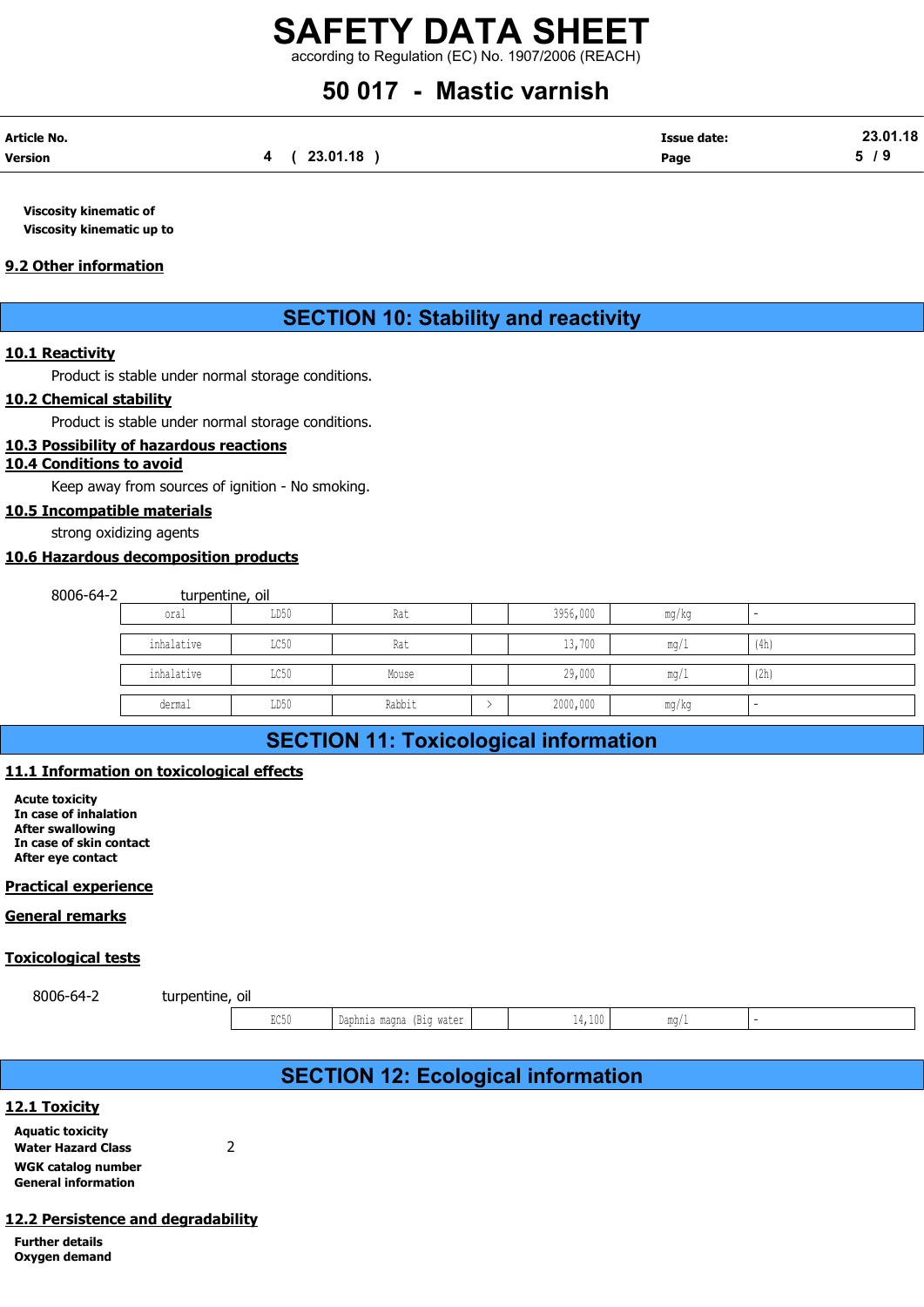according to Regulation (EC) No. 1907/2006 (REACH)

# 50 017 - Mastic varnish

| Article No. |          | <b>Issue date:</b> | 23.01.18 |
|-------------|----------|--------------------|----------|
| Version     | 23.01.18 | Page               |          |

#### 12.3 Bioaccumulative potential

Bioconcentration factor (BCF) Partition coefficient: n-octanol/water

#### 12.4 Mobility in soil

No data available

12.5 Results of PBT and vPvB assessment

No data available

#### 12.6 Other adverse effects

General information

#### Ecotoxicological effects

SECTION 13: Disposal considerations

#### 13.1 Waste treatment methods

#### **Product**

Waste key number 080 112 waste paint and varnish other than those mentioned in 08 01 11 Recommendation

#### Contaminated packaging

#### Waste key number Recommendation

Non-contaminated packages may be recycled. Handle contaminated packages in the same way as the substance itself.

#### Additional information

### SECTION 14: Transport information

#### 14.1 UN number

1263

#### 14.2 UN proper shipping name

| ADR, ADN   | Paint related material |
|------------|------------------------|
| IMDG, IATA | PAINT RELATED MATERIAL |

#### 14.3 Transport hazard class(es)

| ADR, ADN | 3 |
|----------|---|
| IMDG     | 3 |
| IATA     | 3 |

#### 14.4 Packing group

III

#### 14.5 Environmental hazards

| <b>Marine Pollutant - IMDG</b><br><b>Marine Pollutant - ADN</b> | Yes                        |
|-----------------------------------------------------------------|----------------------------|
| <b>14.6 Special precautions for user</b>                        |                            |
| <b>Land transport</b>                                           |                            |
| Code: ADR/RID                                                   | F <sub>1</sub>             |
| <b>Kemmler-number</b>                                           | 30                         |
| <b>Hazard label ADR</b>                                         | 3                          |
| Limited quantities                                              | 5L                         |
| <b>Contaminated packaging: Instructions</b>                     | P001 - IBC03 - LP01 - R001 |
| <b>Contaminated packaging: Special provisions</b>               | PP <sub>1</sub>            |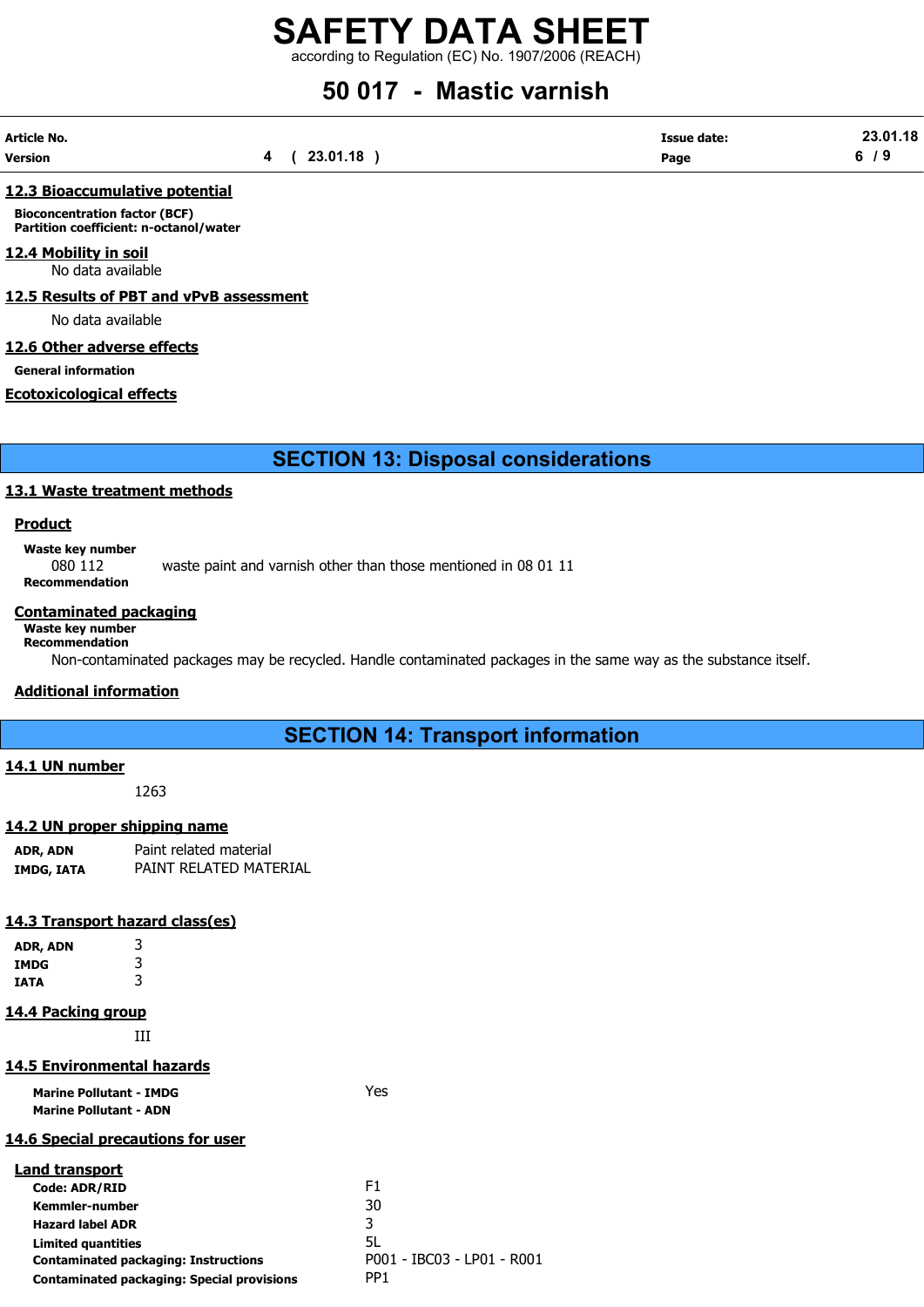## SAFETY DATA SHEET according to Regulation (EC) No. 1907/2006 (REACH)

# 50 017 - Mastic varnish

| Article No.                                                                   |                       | <b>Issue date:</b> | 23.01.18 |
|-------------------------------------------------------------------------------|-----------------------|--------------------|----------|
| 4<br>Version<br>$\epsilon$                                                    | 23.01.18 )            | Page               | 7/9      |
| Special provisions for packing together                                       | <b>MP19</b>           |                    |          |
| <b>Portable tanks: Instructions</b>                                           | T <sub>2</sub>        |                    |          |
| <b>Portable tanks: Special provisions</b>                                     | TP1 - TP29            |                    |          |
| <b>Tank coding</b>                                                            | <b>LGBF</b>           |                    |          |
| <b>Tunnel restriction</b>                                                     | D/E                   |                    |          |
| <b>Remarks</b>                                                                |                       |                    |          |
| EQ                                                                            | E <sub>1</sub>        |                    |          |
| <b>Special provisions</b>                                                     | $163 - 367 - 650$     |                    |          |
| <b>Inland waterway craft</b>                                                  |                       |                    |          |
| <b>Hazard label</b>                                                           |                       |                    |          |
| <b>Limited quantities</b>                                                     |                       |                    |          |
| <b>Transport permitted</b>                                                    |                       |                    |          |
| <b>Equipment necessary</b>                                                    |                       |                    |          |
| <b>Ventilation</b>                                                            |                       |                    |          |
| <b>Remarks</b>                                                                |                       |                    |          |
| EQ                                                                            |                       |                    |          |
| <b>Special provisions</b>                                                     |                       |                    |          |
| Sea transport                                                                 |                       |                    |          |
| <b>EmS</b>                                                                    | F-E, S-E              |                    |          |
| <b>Special provisions</b>                                                     | 163 - 223 - 367 - 955 |                    |          |
| <b>Limited quantities</b>                                                     | 5L                    |                    |          |
| <b>Contaminated packaging: Instructions</b>                                   | P001 - LP01           |                    |          |
| <b>Contaminated packaging: Special provisions</b>                             | PP <sub>1</sub>       |                    |          |
| <b>IBC: Instructions</b>                                                      | IBC03                 |                    |          |
| <b>IBC: Provisions</b>                                                        | $\overline{a}$        |                    |          |
| <b>Tank instructions IMO</b>                                                  |                       |                    |          |
| <b>Tank instructions UN</b>                                                   | T <sub>2</sub>        |                    |          |
| <b>Tank instructions Special provisions</b>                                   | TP1 - TP29            |                    |          |
| <b>Stowage and segregation</b>                                                | category A            |                    |          |
| <b>Properties and observations</b>                                            |                       |                    |          |
| <b>Remarks</b>                                                                |                       |                    |          |
| EQ                                                                            | E <sub>1</sub>        |                    |          |
| <b>Air transport</b>                                                          |                       |                    |          |
| <b>Hazard</b>                                                                 | Flammable Liquid      |                    |          |
| Passenger                                                                     | 355 (60L)             |                    |          |
| Passenger LQ                                                                  | Y344 (10L)            |                    |          |
| Cargo                                                                         | 366 (220L)            |                    |          |
| <b>ERG</b>                                                                    | 3L                    |                    |          |
| <b>Remarks</b>                                                                |                       |                    |          |
| EQ                                                                            |                       |                    |          |
| <b>Special Provisioning</b>                                                   | A192                  |                    |          |
| 14.7 Transport in bulk according to Annex II of MARPOL 73/78 and the IBC Code |                       |                    |          |
|                                                                               |                       |                    |          |

No data available

## SECTION 15: Regulatory information

#### 15.1 Safety, health and environmental regulations/legislation specific for the substance or mixture

### National regulations

#### **Europe**

Contents of VOC [%] Contents of VOC  $[g/L]$ Further regulations, limitations and legal requirements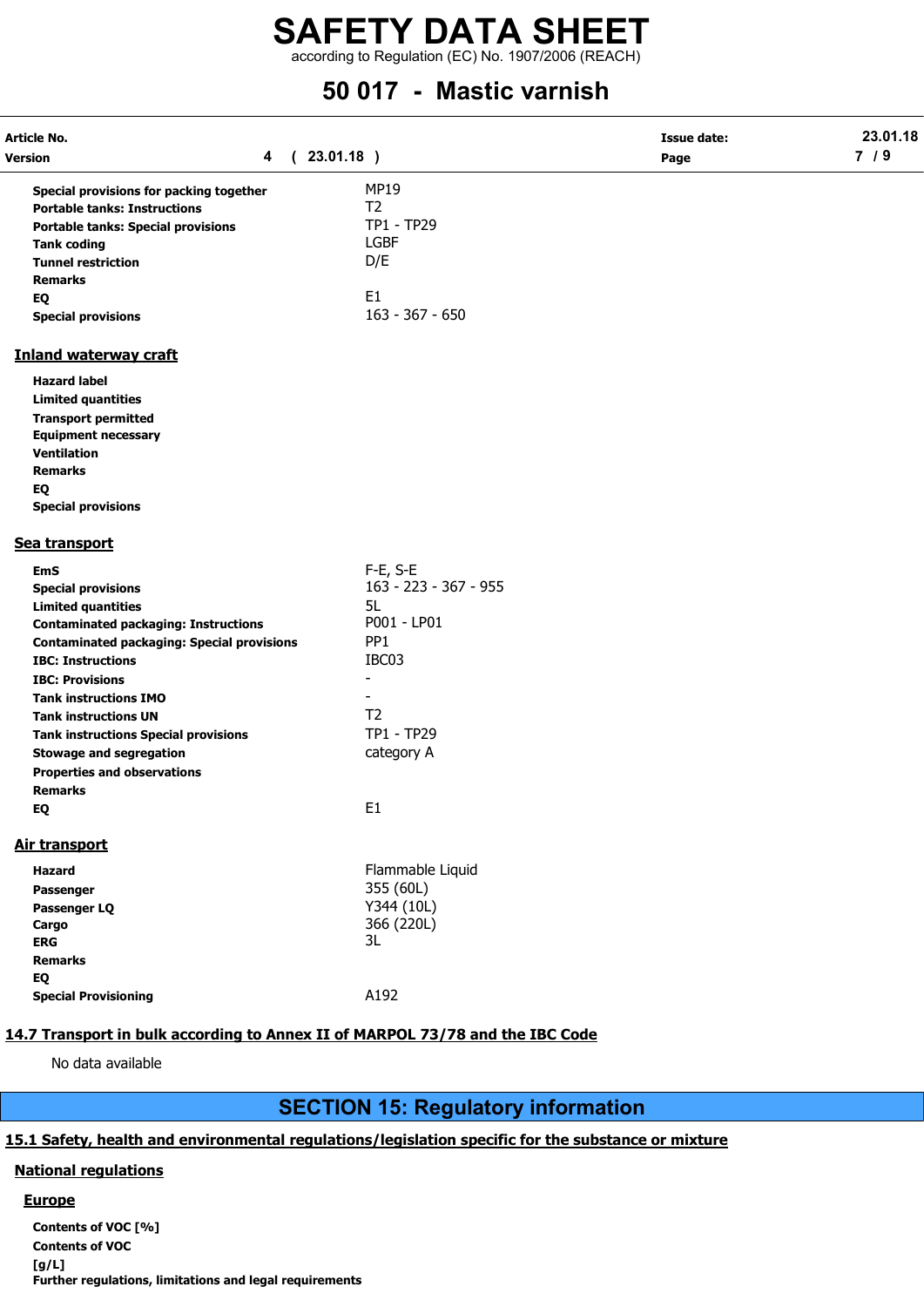according to Regulation (EC) No. 1907/2006 (REACH)

# 50 017 - Mastic varnish

| Article No. |             | <b>Issue date:</b> | 23.01.18 |
|-------------|-------------|--------------------|----------|
| Version     | 4 (23.01.18 | Page               | 8/9      |

#### **Germany**

Storage class Water Hazard Class 2 WGK catalog number Incident regulation Information on working limitations Further regulations, limitations and legal requirements

#### **Denmark**

Further regulations, limitations and legal requirements

#### **Hungary**

Further regulations, limitations and legal requirements

#### Great Britain

Further regulations, limitations and legal requirements

#### Switzerland

Contents of VOC [%] ~ 73 % Further regulations, limitations and legal requirements

#### **USA**

Further regulations, limitations and legal requirements Federal Regulations State Regulations

#### **Japan**

Further regulations, limitations and legal requirements

#### **Canada**

Further regulations, limitations and legal requirements

#### 15.2 Chemical Safety Assessment

### SECTION 16: Other information

#### Further information

- Hazard statements (CLP) H226 Flammable liquid and vapour.
	- H302 Harmful if swallowed.
	- H304 May be fatal if swallowed and enters airways.
	- H312 Harmful in contact with skin.
	- H315 Causes skin irritation.
	- H317 May cause an allergic skin reaction.
	- H319 Causes serious eye irritation.
	- H332 Harmful if inhaled.
	- H411 Toxic to aquatic life with long lasting effects.

#### Further information

This information is abased on our current state of knowledge and describes the security standards applicable to our product for the purpose provided. The information provided here does not constitute a legally binding warranty of specific characteristics or of suitability for a specific application use of the product is thus to be adapted to the user's special conditions and checked by preliminary tests. We are thus unable to guarantee product characteristics or accept an liability for damage arising in connection with the use of our products.

#### Literature